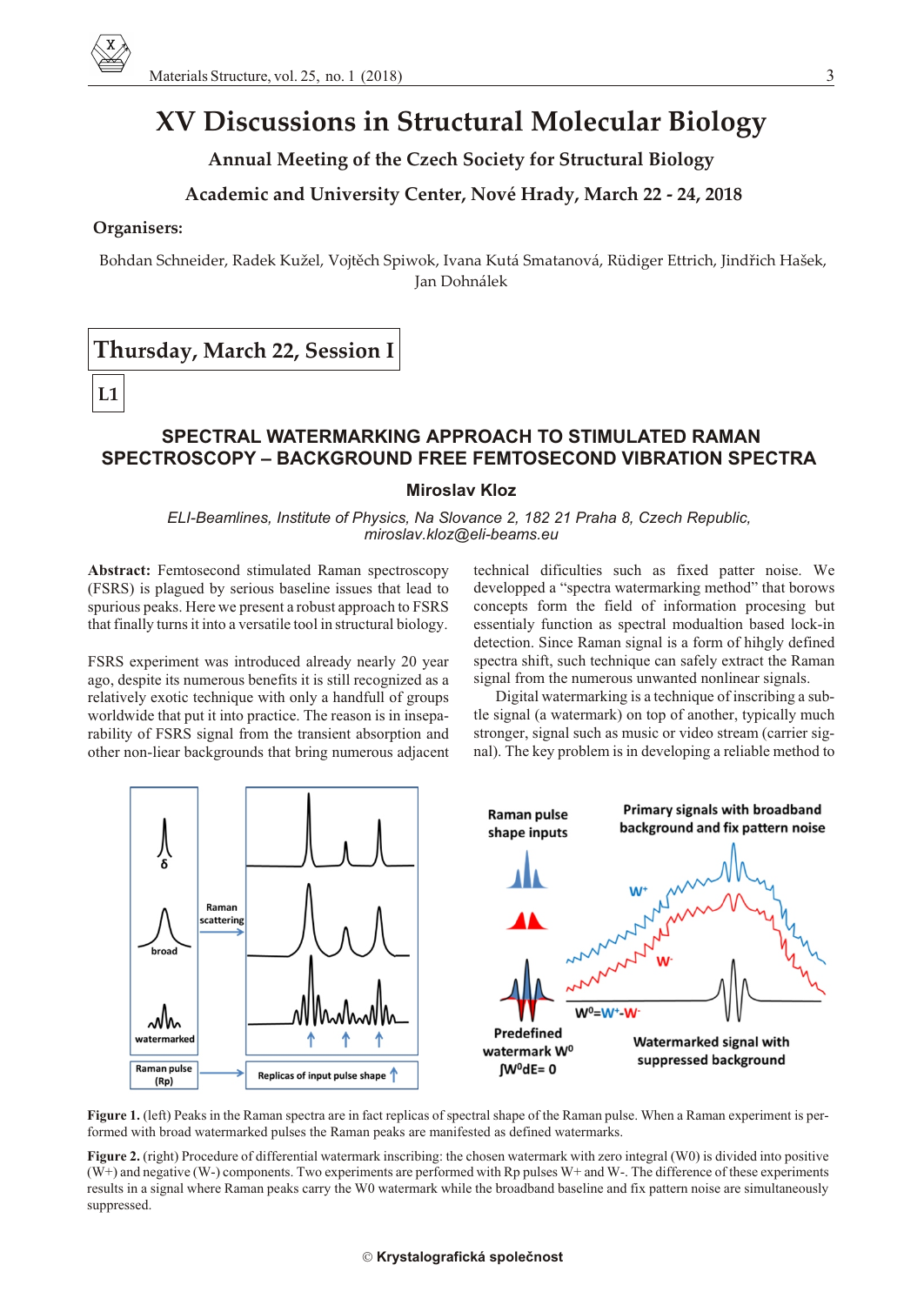inscribe the watermark in such a way that it does not substantially obstruct the original signal, and at the same time can be retrieved with high fidelity independent of the carrier signal structure, and ideally even sustain signal alteration during transcription to various formats. This can be achieved by inscribing the watermark as pseudorandom wavelets. When data mixed with a watermark are convoluted by a second identical watermark in post-processing, the position of the watermark is manifested as a sharp localized peak due to constructive interference. With this information the separation of the watermark from the carrier signal becomes trivial matrix multiplication.

We recognized an important analogy between digital watermarking and the Raman experiment. In both cases the goal is to detect a fine structure on top of a strong, broad band and generally unspecified background. In the Raman experiment, fluorescence or stimulated emission can be treated as the carrier signal while the Raman signal itself can be seen as a watermark. The key problem in current femto second frequency domain Raman spectroscopy (FSRS) is that it depends on employing a spectrally-narrow Raman excitation that leads to a single specific manifestation of the Raman signal (upper part of Fig. 1). The advantage of such approach is that the recorded spectrogram represents a direct image of the vibrational spectra. Now adays, however, in the era of digitized detection this benefit



1. Kloz, M.; Wei; Polivka, T.; Frank, H. A.; Kennis, J. T. M. "Spectral watermarking in femtosecond stimulated Raman spectroscopy: resolving the nature of the carotenoid  $S^*$ state", Physical Chemistry Chemical Physics, 21, 2016.



**Figure 3.** Example of data prcessed via watermarking. Femtosecond Raman spectra evolution of peridinin chlorophysl protein after excitation at 480 nm is displayed above. Note the perfect baseline achieved without any ad hoc corrections.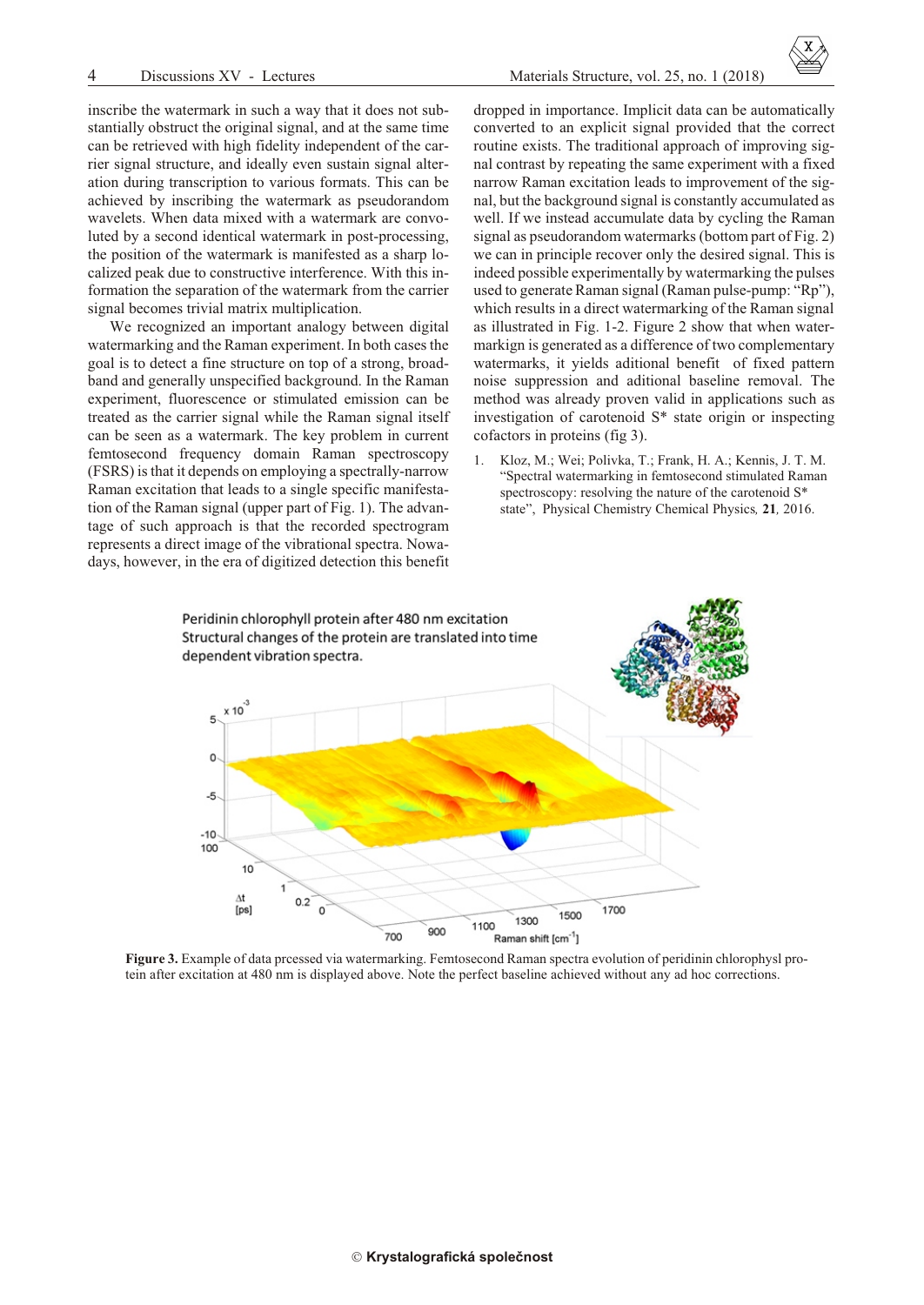

**L2**

## **CRITICAL DEFECTS IN CRYOPRESERVED CELL NUCLEI: DNA STRUCTURE CHANGES**

#### **Mar tin Falk1\*, Iva Falková<sup>1</sup> , Eva Pagáèová<sup>1</sup> , Olga Kopeèná<sup>1</sup> , Alena Baèíková<sup>1</sup> , Dan iel Šimek<sup>2</sup> , Mar tin Golan2,4, Shelby E. Follett<sup>3</sup> , Boøivoj Klejdus5,6, K. Wade Elliott<sup>7</sup> , Krisztina Varga<sup>7</sup> , Olga Teplá8,9 and Irena Kratochvílová2\***

<sup>1</sup> The Czech Academy of Sciences, Institute of Biophysics, Královopolská 135, CZ-612 65 Brno, Czech Rep. <sup>2</sup> The Czech Academy of Sciences, Institute of Physics, Na Slovance 2, CZ-182 21, Prague 8, Czech Rep. <sup>3</sup>Department of Chemistry, University of Wyoming, 1000 E. University Ave Laramie, WY 82071, USA *4 Fac ulty of Math e matics and Phys ics, Charles Uni ver sity in Prague, Ke Karlovu 5, CZ-121 16 Prague 2, CR*

*5 In sti tute of Chem is try and Bio chem is try, Fac ulty of Agron omy, Men del Uni ver sity in Brno, Zemìdìlská 1, CZ-613 00*

*<sup>6</sup>CEITEC-Cen tral Eu ro pean In sti tute of Tech nol ogy, Men del Uni ver sity in Brno, Zemìdìlská 1, CZ-613 00* **Brno, Czech Republic** 

<sup>7</sup>*Department of Molecular, Cellular, and Biomedical Sciences, University of New Hampshire, 46 College Road, Dur ham, NH 03824, USA*

*8 ISCARE IVF a.s. Jankovcova 1692, CZ-160 00 Praha 6* <sup>9</sup>VFN Gynekologicko-porodnická klinika, Apolinářská 18, CZ-120 00, Czech Republic

In this work, we shed new light on highly discussed chromatin fragmentation of cryopreserved cells. Moreover, for the first time, we described replicating cell-specific DNA damage and higher-order chromatin alterations after freezing/thawing. We identified DNA structural changes associated with the freeze/thaw process and correlated them with the viability of cells that had been frozen and thawed. We simultaneously evaluated DNA defects and higher-order chromatin structure of frozen and thawed cells with and without cryoprotectant treatment. We found that in replicating (S phase) cells, DNA was preferentially damaged by replication fork collapse, potentially leading to DNA double strand breaks (DSBs), which represent an important source of both genome instability and defects in epigenome maintenance. This induction of DNA defects

by the freeze/thaw process was not prevented by any cryoprotectant studied. Both in replicating and non-replicating cells, freezing and thawing altered the chromatin structure in a cryoprotectant-dependent manner. Interestingly, cells with condensed chromatin, which was strongly stimulated by dimethyl sulfoxide (DMSO) prior to freezing and accompanied by the shrinkage of their nuclear envelopes, had the highest rate of survival upon freezing. The results of our work will facilitate the future design of compounds and procedures [1] to decrease injury to cryopreserved cells.

1. I. Kratochvílová, M. Golan, K. Pomeisl, J. Richter, S. Sedláková, J. Šebera, J. Mièová, M. Falk, I. Falková, D. Řeha, K. W. Elliott, K. Varga, S. E. Follett, D. Šimek, RSC Advances 7 (2017) 352-360.

**L3**

## **A DNA STRUCTURAL ALPHABET DISTINGUISHES THE STRUCTURAL FEATURES OF DNA BOUND TO TRANSCRIPTION FACTORS AND HISTONE PROTEINS**

**Bohdan Schnei der<sup>1</sup>, Paulína Božíková<sup>1</sup>, Petr Èech<sup>2</sup>, Dan iel Svozil<sup>2</sup> and Jiøí Èerný<sup>1</sup>**

<sup>1</sup> Institute of Biotechnology of the Czech Academy of Sciences, BIOCEV, Průmyslová 595, CZ-252 50 Vestec, Prague West, Czech Republic <sup>2</sup> Laboratory of Informatics and Chemistry, Faculty of Chemical Technology, University of Chemistry and Technology Prague, Technická 5, CZ-166 28 Prague, Czech Republic

*bohdan.schnei der@gmail.com*

We analyzed the structural behavior of DNA complexed with regulatory proteins (mostly transcription factors) and the nucleosome core particle (NCP). The three-dimensional structures of almost 25 thousand dinucleotide steps from more than 500 sequentially non-redundant crystal structures were classified by using DNA structural alphabet *CANA* (Conformational Alphabet of Nucleic Acids) described in [1] and associations between ten *CANA* letters and sixteen dinucleotide sequences were investigated. The associations showed features discriminating between spe-

cific and non-specific binding of DNA to proteins. Important is the specific role of two DNA structural forms, A-DNA, and BII-DNA, represented by the *CANA* letters *AAA* and *BB2*: *AAA* structures are avoided in non-specific NCP complexes, where the wrapping of the DNA duplex is explained by the periodic occurrence of *BB2* every 10.3 steps. In both regulatory and NCP complexes, the extent of bending of the DNA local helical axis does not influence proportional representation of the *CANA* alphabet letters, namely the relative incidences of *AAA* and *BB2* remain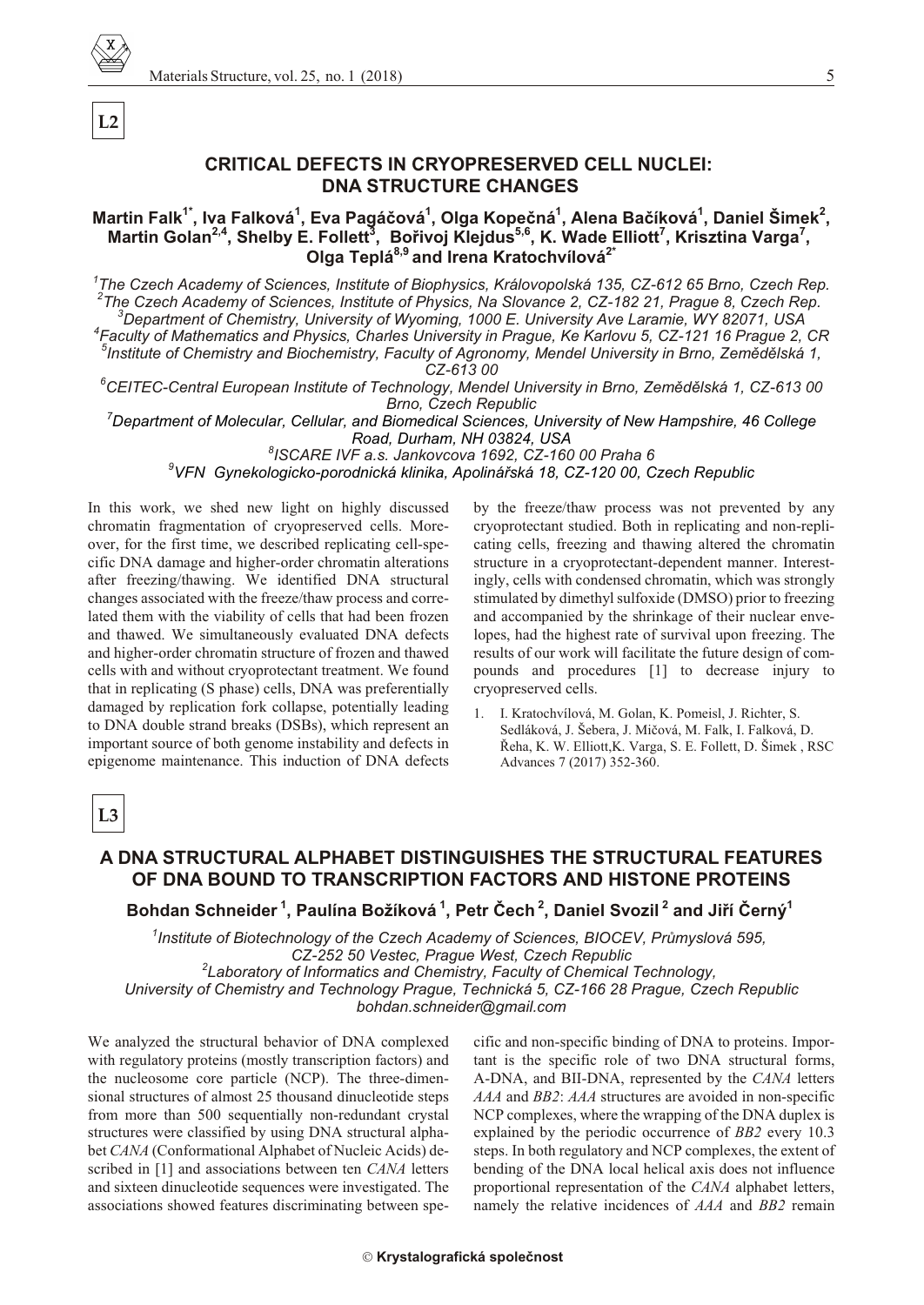constant in bent and straight duplexes. The analysis is described in detail in [2].

- 1. B. Schneider, P. Božíková, I. Nečasová, P. Čech, D. Svozil, J. Černý: A DNA structural alphabet provides a new insight into the DNA flexibility. Acta Crystallographica D 74: 52-64 (2018).
- B. Schneider, P. Božíková, P. Čech, D. Svozil, J. Černý: A.  $2<sup>1</sup>$ DNA Structural Alphabet Distinguishes Structural Features

of DNA Bound to Regulatory Proteins and in the Nucleosome Core Particle. Genes 8: 278 (2017).

This work was financially supported by the institutional funding to the Institute of Biotechnology (RVO 86652036), and by two ERDF and MEYS projects: BIOCEV (CZ.1.05/1.1.00/02.0109) and ELIXIR-CZ (CZ.02.1.01/  $0.0$ /0.0/16 013/0001777).

## $L4$

## MECHANISMS OF G-QUADRUPLEX BIOCHEMICAL SPECIFICITY

Sofia Kolesnikova<sup>1,2</sup>, Kateřina Švehlová<sup>1,3</sup>, Taťána Majerová<sup>1</sup>, Tereza Streckerová<sup>1,2</sup>, Juan Alfonso Redondo Marín<sup>1</sup>, Lukáš Vrzal<sup>1</sup>, Jan Šilhán<sup>1</sup>, Václav Veverka<sup>1</sup>, Edward A. Curtis<sup>1</sup>

 $1$ Institute of Organic Chemistry and Biochemistry ASCR, Prague 166 10, Czech Republic, curtis@uochb.cas.cz

 ${}^{2}$ Department of Biochemistry and Microbiology. University of Chemistry and Technology. Prague 166 28.

**Czech Republic** 

<sup>3</sup>Charles University in Prague, Faculty of Science, Prague 128 44, Czech Republic

G-quadruplexes are four-stranded nucleic acid structures thought to play widespread biological roles [1]. The growing list of cellular processes thought to be regulated by DNA or RNA G-quadruplexes includes transcription, RNA processing, translation, and mRNA localization. More than 30 proteins have been identified that interact with G-quadruplexes in various ways, and handful of cellular cofactors that bind G-quadruplexes have also been identified. This diversity of biochemical function raises an important question: how does the cellular machinery distinguish the many G-quadruplexes in the genome? We are exploring the hypothesis that this specificity can be achieved by mutations in the primary sequence of the G-quadruplex itself. To test this idea, we generated a 496-member G-quadruplex library, and tested each member for five different biochemical activities associated with

G-quadruplexes: the ability to bind GTP, to promote peroxidase reactions, to form dimers, to form tetramers, and to generate fluorescence [2-4]. This revealed that mutations in both tetrads and loops can significantly alter the specificity of a G-quadruplex to favor a particular biochemical activity. In some cases, changes in specificity are correlated with changes in the multimeric state of the G-quadruplex. We also identified a small-molecule ligand that inhibits multimerization, raising the possibility that G-quadruplex specificity can be modulated by small molecules. We are currently using a combination of NMR and X-ray crystallography to better understand these mutations from a structural perspective, and preliminary results in this area will be discussed. Taken together, these experiments provide new information about the mechanisms of G-quadruplex specificity, and should facilitate analysis of the biochemical roles of these structures in cells.

- Davis, J.T., Angew. Chem. Int. Ed. Engl., 2004, 43,  $\mathbf{1}$ 668-698
- $2.$ Švehlová, K., Lawrence, M.S., Bednárová, L. and Curtis, E.A., Nucleic Acids Res., 2016, 44, 10789-10803.
- Kolesnikova, S., Hubálek, M., Bednárová, L., Cvačka, J.  $\mathcal{E}$ and Curtis, E.A., Nucleic Acids Res., 2017, 45, 8684-8696.
- Majerová, T., Streckerová, T. and Curtis, E.A., Submitted.  $\mathbf{A}$

L<sub>5</sub>

## STRUCTURAL CHARACTERIZATION OF BIOMEMBRANES: THE ROLE AND IMPACT OF COMPOSITION

#### Giovanna Fragneto

#### Institut Laue-Langevin, 71 avenue des Martyrs, BP 156, F-38000 Grenoble

The structural characterizaton of lipid bilayers presents fundamental interest both in physics, for the study of thin fluctuating soft layers, and in biology, for the understanding of the function of biological membranes. This represents still a challenge: performing measurements on few nanometer thick, soft, visco-elastic and dynamic systems is close to the limits of the available tools and methods.

Neutron scattering techniques are rapidly developing for these studies. Since many biological processes occur at interfaces, the possibility of using neutron reflection to study structural and kinetic aspects of model as well as real biological systems is of considerable interest.

The most effective use of neutron reflection involves extensive deuterium substitution and this is becoming more